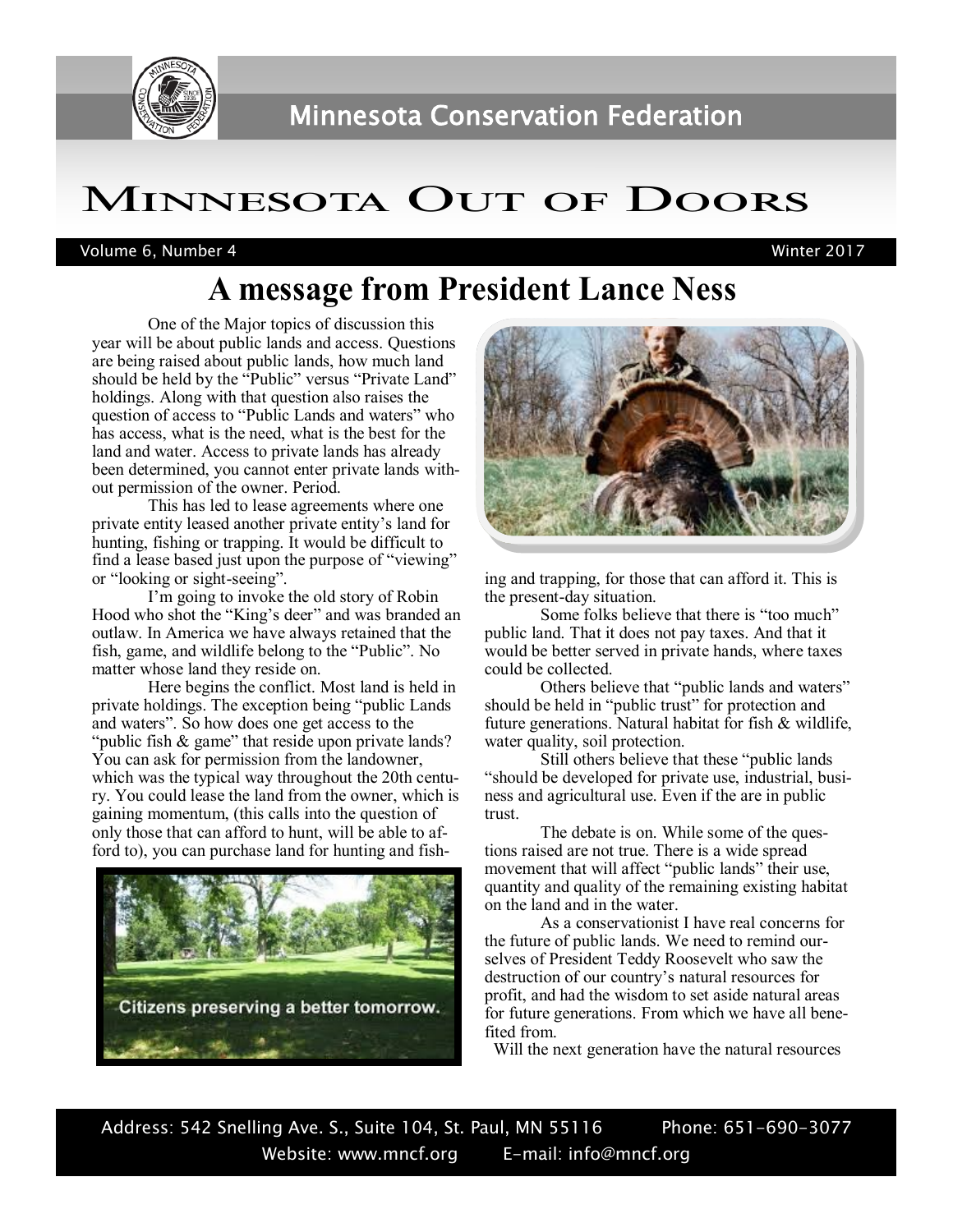## **Ex. Director Report**  *Executive Director News*

## **By Jason Dinsmore**

#### *Executive Director*

Introducing oneself electronically is always difficult, especially when your job is as relationship driven as mine is. Knowing this, I like to use it as an opportunity to give a little background on myself, at least more than I would normally give during a brief conversation. As with most, my past experiences help to inform decisions I make in the future, both personally and professionally.

My earliest memories are riding through local parks on the back of my mother's bike and shorefishing alongside my grandparents. Armed with a forestry degree from Michigan State University, my mother took every chance she could to get me outside, learning about the woods and wildlife that surrounded our home. A half-generation to late to be considered a hippy, she did all she could to instill in me the intrinsic value of woods, waters, and wildlife and empowered me to take my place in the world with an associated responsibility to protect it.

While mom was instilling a love of wildlife, my father and grandfather were teaching me how to use it responsibly. As soon as I could walk, I was following them into the deer woods. Learning the baseline principles of wildlife management was just as important as firearm safety. Game identification, habitat management (timber harvests, controlled burns, cover crops, etc.), maintaining proper age and gender structure for deer, and adaptive harvest management were active discussions at camp and the many weekends spent getting ready for the season. I have a lifetime of memories from deer camp, hunting along-side my dad and grandfather; memories I seek to replicate for my sons as they join me in the field, in the woods, and on the water.



My educational background is in wildlife biology, by way of Michigan State University. After MSU, I joined the Michigan United Conservation Clubs (MUCC) as a wildlife policy specialist, lobbying at the state and federal level on behalf of their 70,000 members and 200 affiliated conservation clubs. After MUCC, my passion for wildlife policy led me to study law at Wayne State University School of Law, concentrating on environmental law and policy. After passing the bar, I was hired by National Wildlife Federation, where I have spent the last 7 years working with the federation's affiliates and conservation partners to advance state, regional, and national conservation goals on behalf of the organizations 4 million members and supporters.

We're transplants to Minnesota (2012), but we've done all we can to fully immerse ourselves in Minnesota's outdoor and sporting heritage. My son has been playing organized hockey since he was 4 and now his 4-year-old brother gleefully wears his "hand-me-down" skates and gear in his own practices. I've turned from a grouse hunter to predominantly chasing pheasant. We sold our lake fishing equipment (including the boat) and adapted to river-based recreation and fishing. We're building new deer hunting traditions in Minnesota. All along, our sons have been front and center, getting them outside and instilling in them the traditions and conservation ethic of our parents and grandparents. My best day in the field has nothing to do with a harvest, it's measured by the smiles seen on my son's face and seeing his passion for the out-ofdoors grow. We don't experience the out-of-doors with our children, we experience it through them.

As I work to grow the federation in Minnesota, I look forward to following up this electronic "introduction" with a personal one soon, talking about your vision for what MCF should/could be and the challenges you are facing. MCF and its board continues to work through the strategic planning process and you have an important part to play in the future of the organization. MCF is a federation, made stronger by the network of members and affiliated organizations within it. I look forward to helping you advance our common conservation and organizational goals in the coming year.

In the meantime, don't be a stranger. I can be reached directly at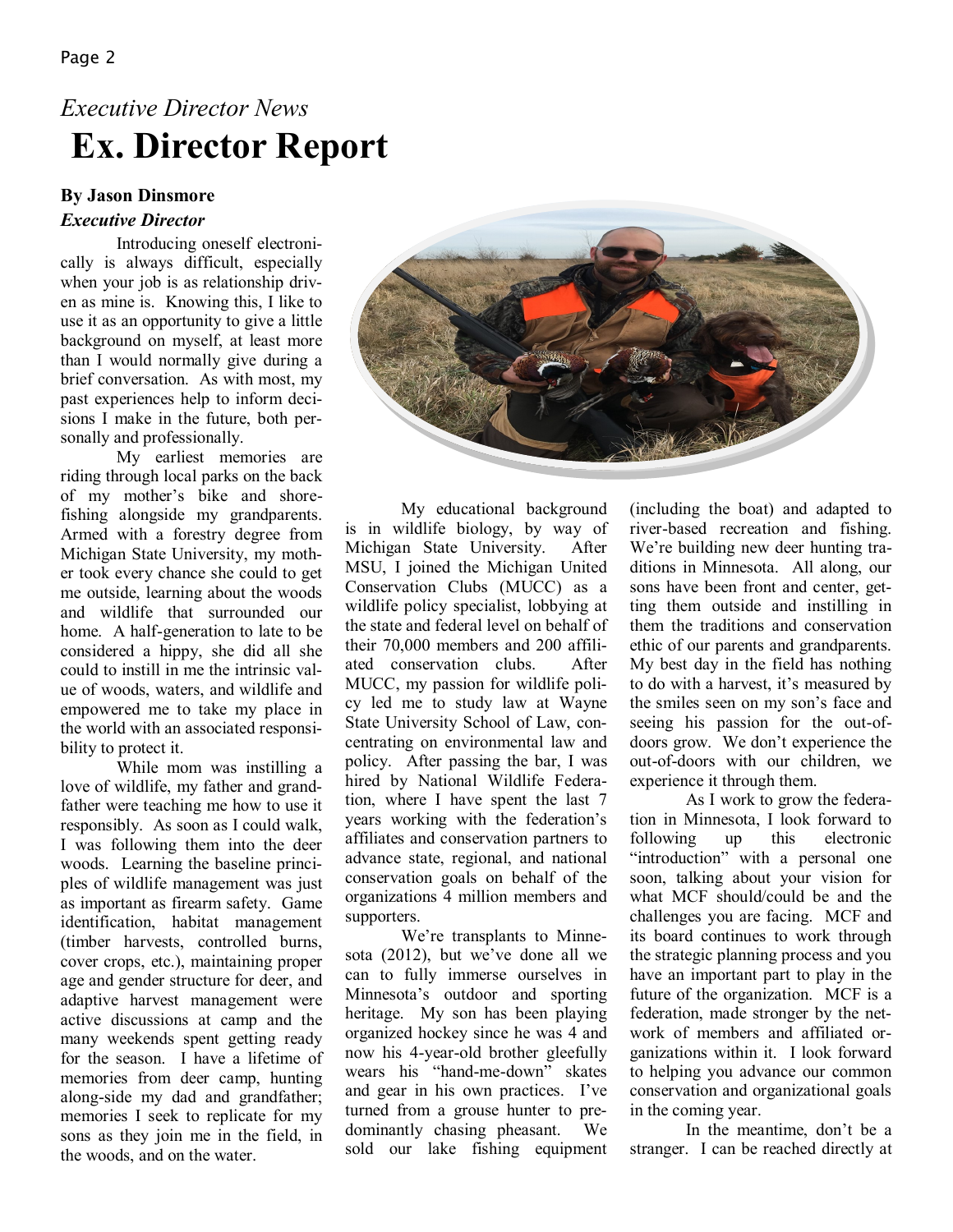# **More news….**

#### *Executive Director Report*

#### *By Jason Dinsmore*

Happy New Year!

Greetings to 2018 and what hopes to be a banner year for Minnesota Conservation Federation (MCF) as we advance our common goals of protecting wildlife, habitat, and OUR outdoor heritage.

Last year closed out with some pretty exciting changes to the organization. None larger than Gary Botzek's retirement. Gary officially retired from the organization in November, ending his decade-long tenure as the organization's executive director and lobbyist. Gary's strong leadership in St. Paul and across the state ushered forward some amazing conservation milestones. During his tenure, MCF successfully lobbied for:

The passage of the Legacy Amendment ballot iniative, providing for over \$2 Billion (yes, BILLION!) in revenue for clean water, outdoor heritage, habitat, and access to natural resources since 2010.

State Range Improvement Grants to improve and increase access to shooting ranges around the state

Protecting northern Minnesota's lakes and sportfishery from invasive species such as asian carp by closing the lock and dam at St. Anthony Falls

Numerous wildlife and fisheries orders designed to promote vibrant stocks of fish and wildlife and better access to them for Minnesota's hunters and anglers

While we have amazing accomplishments to be proud of and look back upon, the organization must continue to look to the future. MCF has begun a strategic planning process that will be ongoing throughout the calendar year. In that time we will be surveying individual members, clubs and their affiliates, decision-makers at the local, state, and national level, funders/grant makers, and peer organizations to establish a baseline for what MCF is as well as what we

should aspire to be. Once the baseline is created, MCF will then work with our professional planners to chart the path we must take to achieve our goals. We will remain committed to the natural resources and outdoor heritage of the state, but we must make sure we are working sustainably and building an organization that can support the mission we want and need it to.

As we work through the strategic planning process, I am also committed to reconnecting MCF, YOUR statewide representative, to the grassroots network that gives us the ability to advocate at the state, regional, and national level…our clubs and affiliates. Without your voices, MCF couldn't have accomplished all I mentioned above.

We need your voice, energy, and passion for our outdoor heritage now more than ever. MCF's board, along with me and other representatives as needed, will be making ourselves available over the next year to attend club affiliate meetings and events. We want to know what challenges you're facing and want to make sure you know what part you can play in MCF's future. These are discussions that can't take place without a mutual trust that is developed through personal interaction and a willingness to engage. I'll be trying to reach out to our affiliated clubs and partner organizations to introduce myself and our upcoming plans personally, but this column is an open invitation to reach out to me as well.

MCF has a number of challenges ahead as we look to build a sustainable organization that remains the strong advocate for wildlife, habitat, and our outdoor heritage we all want it to be. The organization that emerges at the end of the strategic planning process will only be as strong as the bonds between the affiliated clubs, individual members, and partner organizations that build its base.

I'm excited for the upcoming year

and what it will mean for MCF and our affiliates.

Upcoming Event

January 24 – MN Gubernatorial Candidate Forum – Hosted by Minnesota Environmental Partnership. MCF is a sponsor organization for the event.

WHAT: Governor Candidate Forum

WHEN: Wednesday, January 24, 2018 6:30-8:30pm Candidate Forum 8:30-9:30pm Reception and Mingling

WHERE: Anne Smiley Theatre at Hamline University 1530 W. Taylor Ave, St. Paul, MN

HOW: Seating is limited, so please pre-register TODAY @ http:// mnenviroforum.eventbrite.com. Event Passcode: MNEnviroForum

We can submit candidate questions for the organizing committee to consider when developing the forum agenda. Please email me at dinsmorej@mncf.org if you have a question you would like to submit to the candidates.